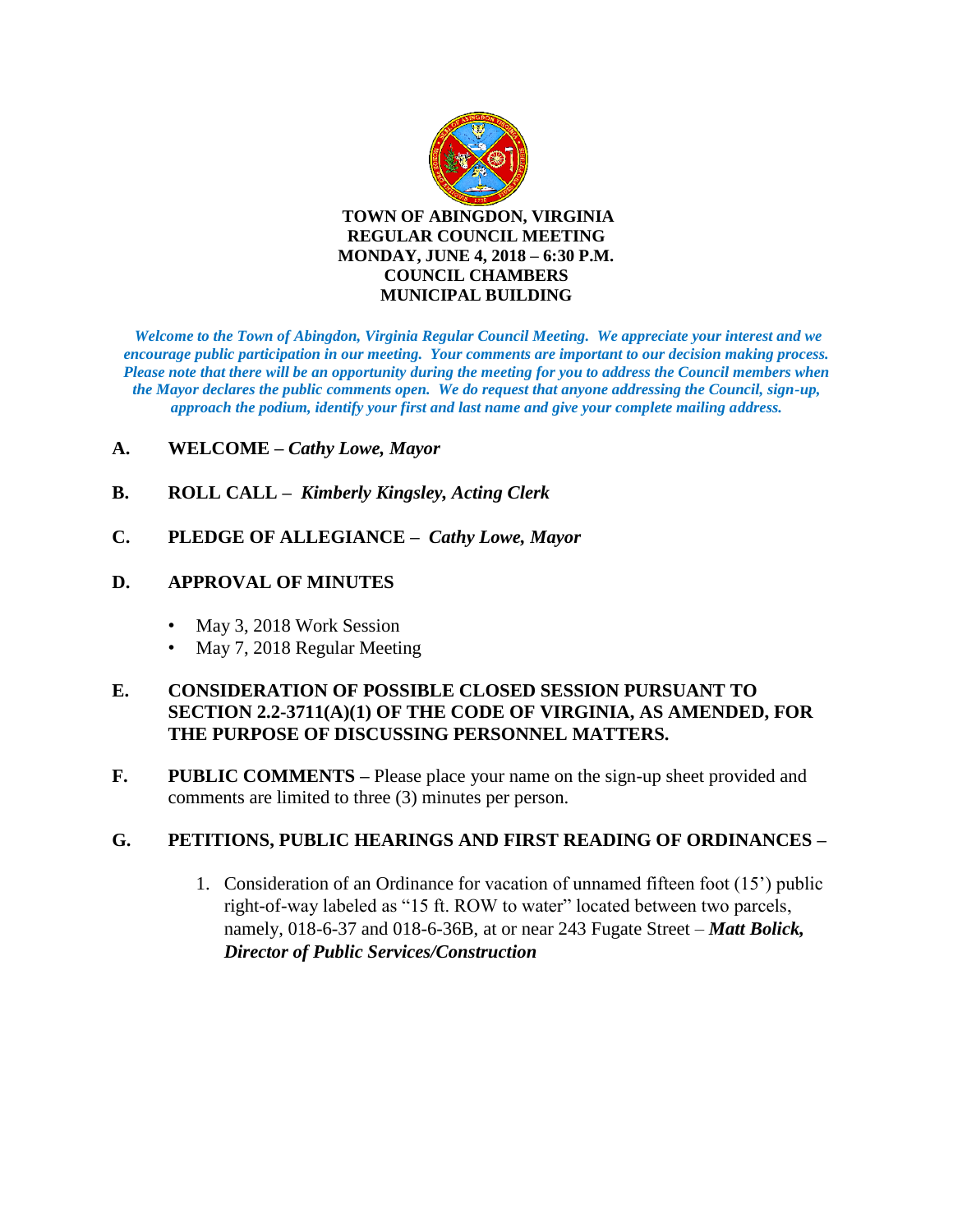Council Agenda June 4, 2018 Page Two

### **H. SECOND READINGS**

1. **SECOND READING** - Consideration of General Fund & Sewer Budget proposal for the Town of Abingdon, Virginia for the fiscal year beginning July 1, 2018 through June 30, 2019. – *Tony Sullivan, Interim Town Manager*

#### **I. RESOLUTIONS**

1. Consideration of a Resolution of the Council supporting the French Moore Boulevard Extension; Hillman Highway/Old Eleven Drive Intersection Realignment; Russell Road/Poplar Street Intersection; and East Main Street Access Management *- Matt Bolick, Director of Construction /Public Service*

### **J. CONSIDERATION OF BIDS**

1. Consideration of bids for street line painting – *Matt Bolick, Director of Construction/Public Service*

# **K. REPORTS FROM THE INTERIM TOWN MANAGER**

1. Presentation from Abingdon Main Street – *Carrie Baxter, Abingdon Main Street Director*

# **L. PROCLAMATION**

- 1. Proclamation recognizing June as Men's Health Month *Presented by Wayne Craig, Council Member*
- 2. Proclamation recognizing June 3-9 as National Garden Week *Presented by Cindy Patterson, Council Member*

# **M. OLD BUSINESS/MATTERS NOT ON THE AGENDA**

### **N. COUNCIL MEMBER REPORTS**